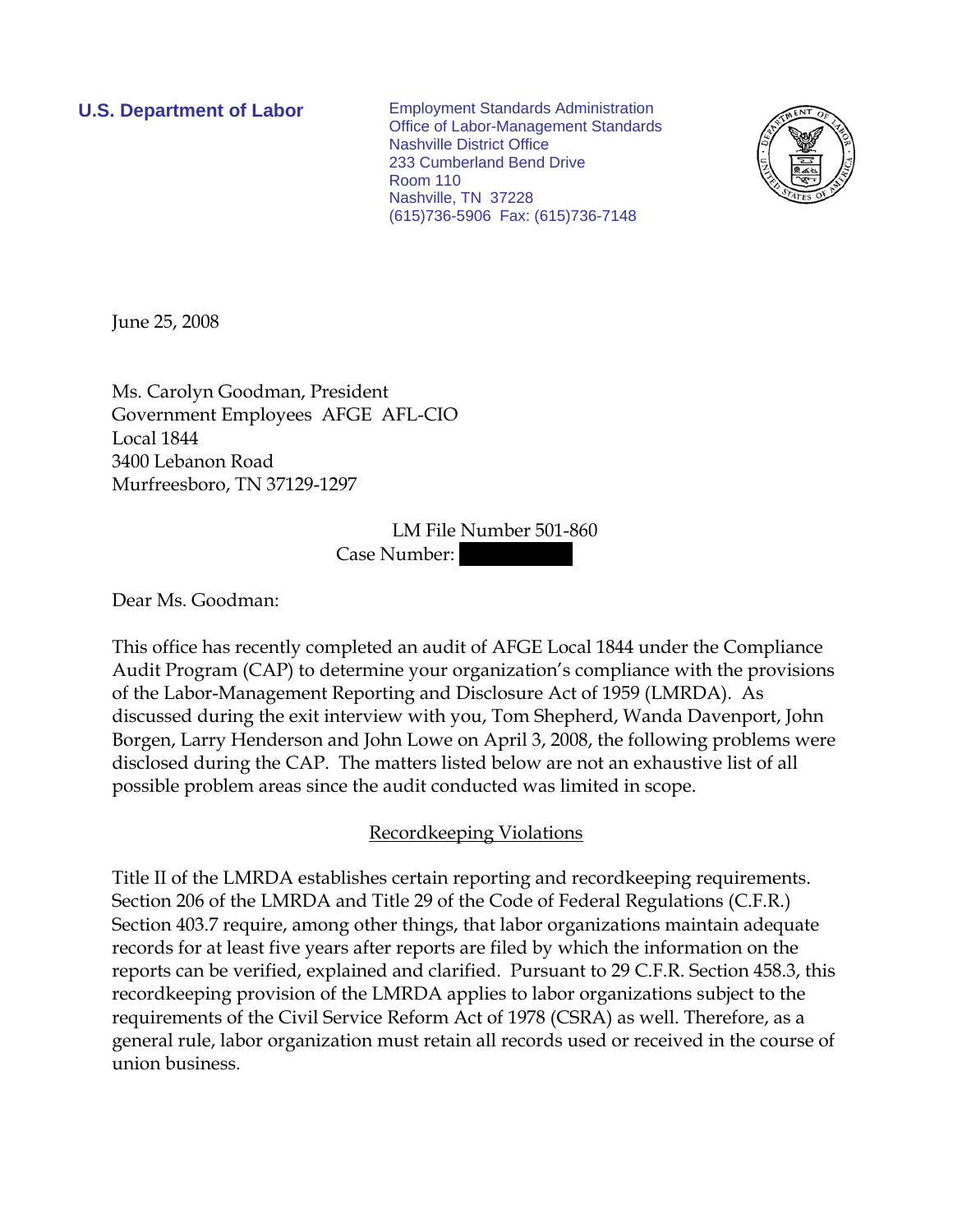Ms. Carolyn Goodman June 25, 2008 Page 2 of 5

For disbursements, this includes not only original bills, invoices, receipts, vouchers, and applicable resolutions, but also documentation showing the nature of the union business requiring the disbursement, the goods or services received, and the identity of the recipient(s) of the goods or services. In most instances, this documentation requirement can be satisfied with a sufficiently descriptive expense receipt or invoice. If an expense receipt is not sufficiently descriptive, a union officer or employee should write a note on it providing the additional information. For money it receives, the labor organization must keep at least one record showing the date, amount, purpose, and source of that money. The labor organization must also retain bank records for all accounts.

The audit of Local 1844's 2007 records revealed the following recordkeeping violations:

1. General Reimbursed and Credit Card Expenses

Local 1844 did not retain adequate documentation for credit card expenses incurred by you and Treasurer Shepherd totaling at least \$1,145.38. For example, there was a credit card purchase of a hotel room for \$828.00 which was not supported by an invoice or receipt.

In August 2006, eight \$25.00 gift cards totaling \$200.00 were purchased with the union's credit card from a BP gas station. Although the union did retain the receipt, there was no documentation detailing to whom the cards were given, the date given or the purpose.

As previously noted above, labor organizations must retain original receipts, bills, and vouchers for all disbursements and include the names, dates and union purpose of the disbursement. The president and treasurer (or corresponding principal officers) of your union, who are required to sign your union's LM report, are responsible for properly maintaining union records.

2. Meal Expenses

Local 1844's records of meal expenses did not always include written explanations of union business conducted or the names and titles of the persons incurring the restaurant charges. For the fiscal year audited the amount of meal expenses which were not properly recorded totaled at least \$1,846.21.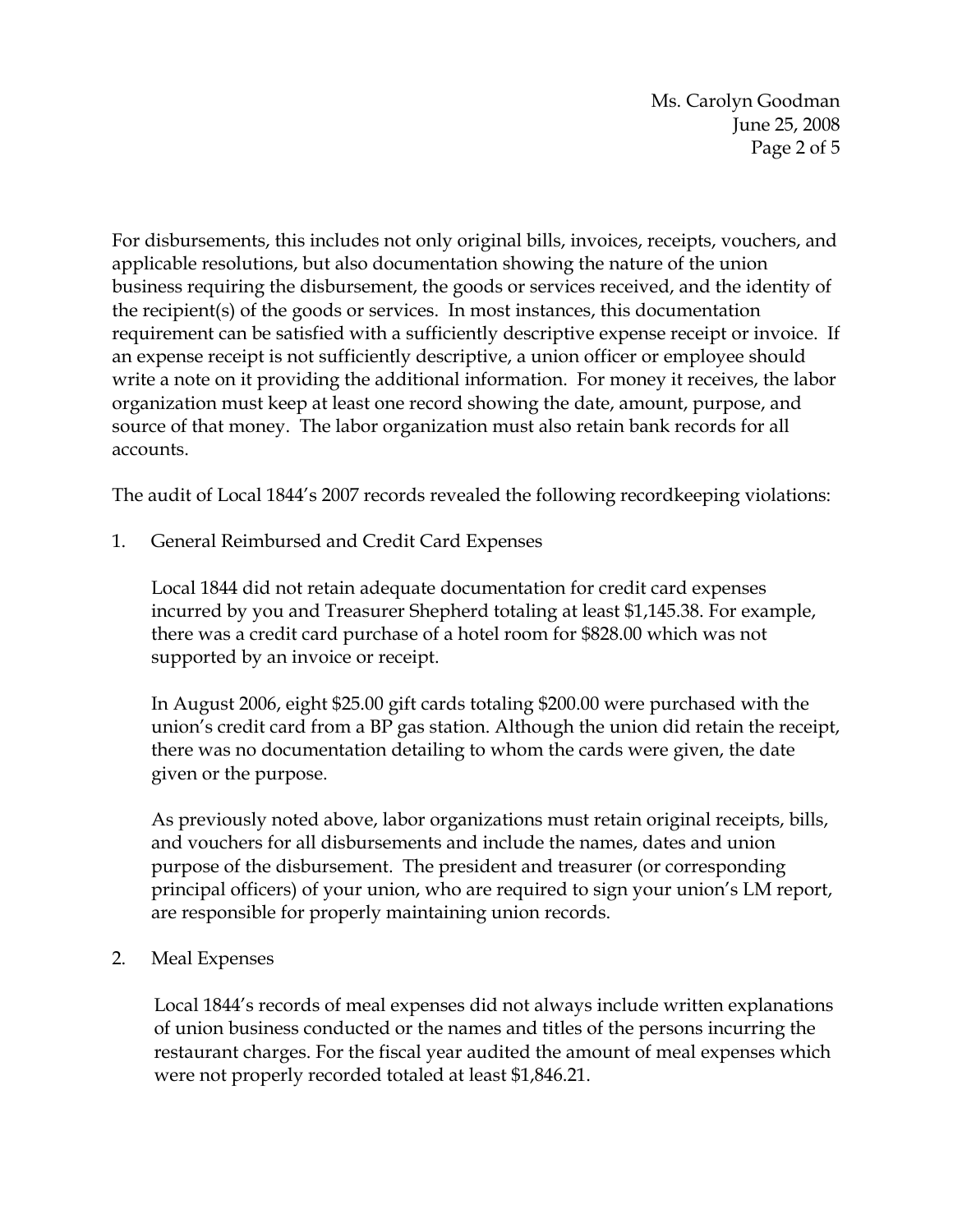For example, on two occasions, October 2006 and December 2006, the union incurred expenses of \$271.50 and \$348.69 respectively at Demos Steakhouse, however the receipts did not provide the names and titles of persons incurring the restaurant chargers or the union business conducted.

Union records of meal expenses must include written explanations of the union business conducted and the full names and titles of all persons who incurred the restaurant charges. Also, the records retained must identify the names of the restaurants where the officers or employees incurred meal expenses.

3. Receipt Dates not Recorded

Entries on Local 1844's deposit slips reflect the date the union deposited money, but not the date money was received. Union receipts records must show the date of receipt. For example, the union made two cash deposits; August 18, 2006 and November 3, 2006 for \$320.00 and \$255.00 respectively. The union did not maintain records detailing when the cash was received or the source of the cash.

The date of receipt is required to verify, explain, or clarify amounts required to be reported in Statement B (Receipts and Disbursements) of the LM-3. The LM-3 instructions for Statement B state that the labor organization must record receipts when it actually receives money and disbursements when it actually pays out money. Failure to record the date money was received could result in the union reporting some receipts for a different year than when it actually received them.

4. Disbursements to Members

Local 1844 did not maintain a list of members who received a \$50.00 bonus for joining the union. The union records revealed that the bonuses were paid and the union was subsequently reimbursed through the district and the national. The union must maintain a list or similar record of members, the amount disbursed to each member and the date of the disbursement.

5. Information not Recorded in Meeting Minutes

During the audit, you and Mr. Shepherd told OLMS that the union's \$120.00 per diem as well as travel/transportation amounts were authorized during a membership meeting. A review of the meeting minutes of the previous two years did not include information supporting the \$120.00 per diem.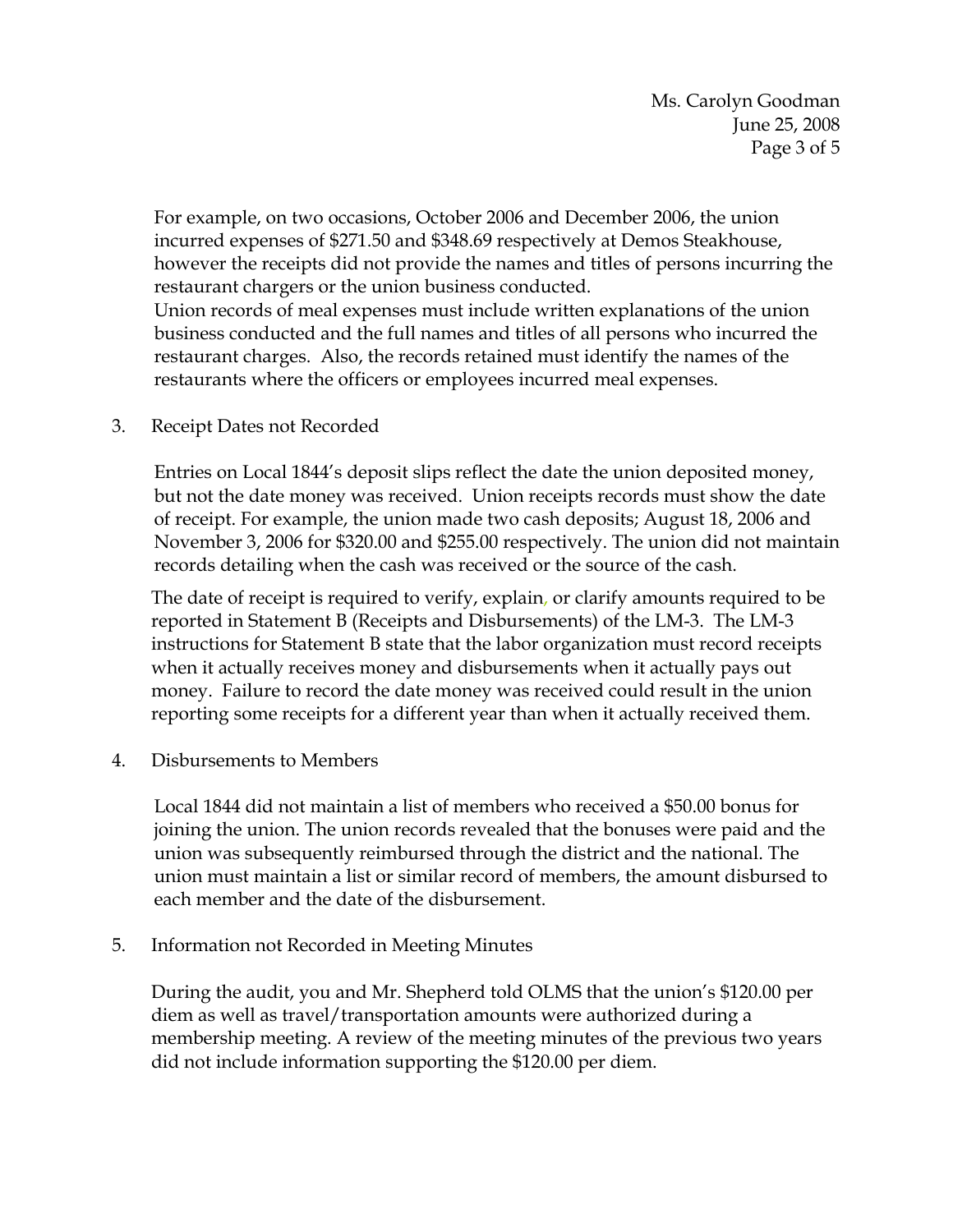Neither you nor Mr. Shepherd could provide anything in writing supporting the per diem or travel expense amounts which were disbursed during the fiscal year. Minutes of all membership or executive board meetings must report any disbursement authorizations made at those meetings.

Based on your assurance that Local 1844 will retain adequate documentation in the future, OLMS will take no further enforcement action at this time regarding the above violations.

## Reporting Violations

Pursuant to 29 C.F.R., Section 458.3, the reporting requirement under 29 C.F.R. Section 403.2 (see Section 201(b) of the Labor-Management Reporting and Disclosure Act (LMRDA)) is made applicable to labor organizations subject to the requirements of the CSRA. This provision requires labor organizations to file annual financial reports that accurately disclose their financial condition and operations. The audit disclosed a violation of this requirement. The Labor Organization Annual Report LM-3 filed by Local 1844 for fiscal year ending March 31, 2007, was deficient in that:

The union must report most direct disbursements to Local 1844 officers and some indirect disbursements made on behalf of its officers in Item 24. A "direct disbursement" to an officer is a payment made to an officer in the form of cash, property, goods, services, or other things of value. See the instructions for Item 24 for a discussion of certain direct disbursements to officers that do not have to be reported in Item 24. An "indirect disbursement" to an officer is a payment to another party (including a credit card company) for cash, property, goods, services, or other things of value received by or on behalf of an officer. However, indirect disbursements for temporary lodging (such as a union check issued to a hotel) or for transportation by a public carrier (such as an airline) for an officer traveling on union business should be reported in Item 48 (Office and Administrative Expense).

I am not requiring that Local 1844 file an amended LM report for 2007 to correct the deficient items, but Local 1844 has agreed to properly report the deficient items on all future reports it files with OLMS.

## Other Violations

Pursuant to 29 C.F.R. Section 458.35, officers and employees of any labor organization subject to the CSRA are required to be bonded in accordance with Section 502(a) of the LMRDA. This provision requires that union officers and employees be bonded for no less than 10% of the total funds those individuals or their predecessors handled during